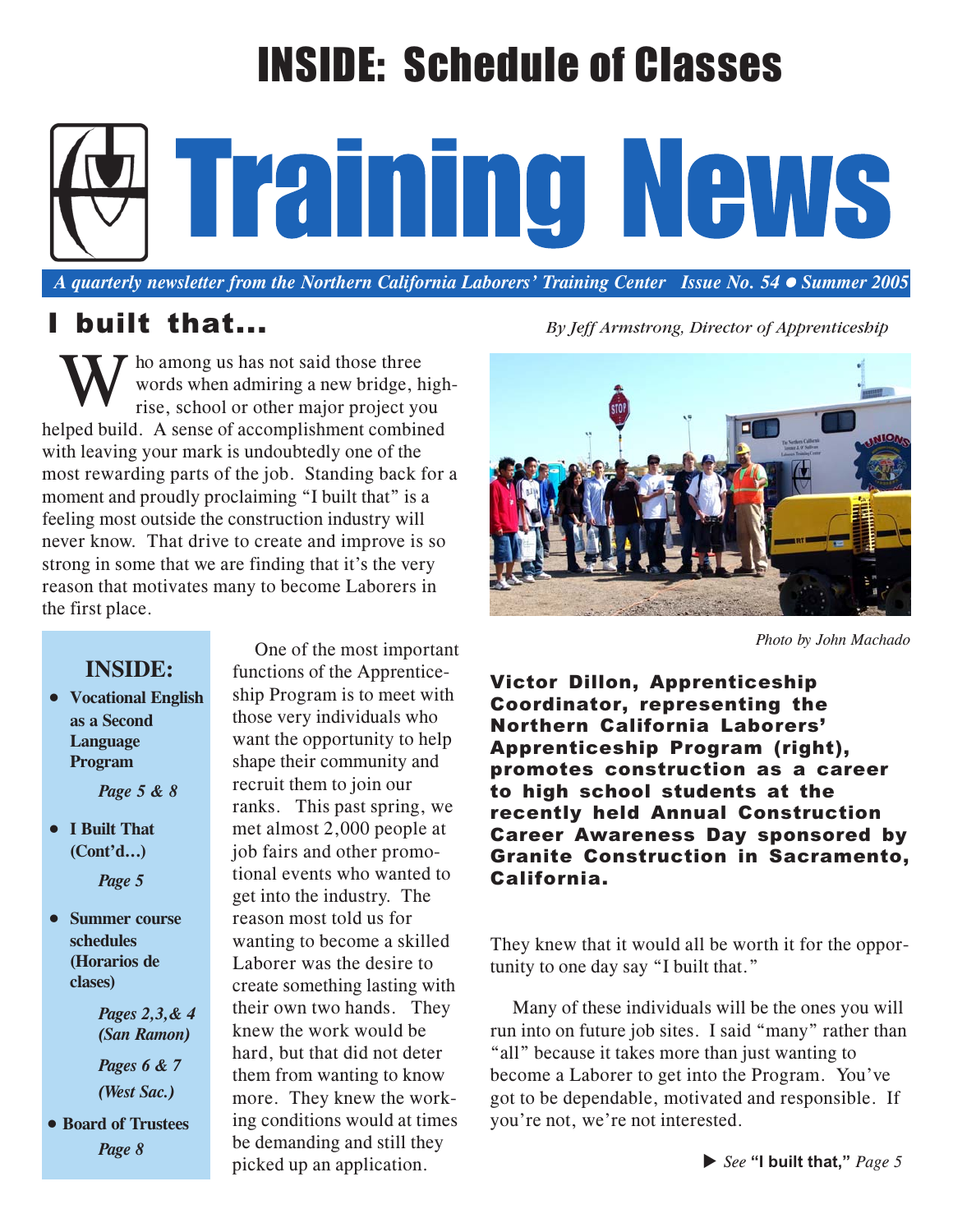### TERENCE J. O'SULLIVAN LABORERS' TRAINING CENTER Schedule of Courses, SAN RAMON CAMPUS (Horario de Clases) July 4 - September 30, 2005

| <b>COURSES</b>                                  | <b>DATES</b>                                                                         |             | LENGTH PREREQUISITE           |
|-------------------------------------------------|--------------------------------------------------------------------------------------|-------------|-------------------------------|
| <b>APPRENTICESHIP</b>                           |                                                                                      |             |                               |
| Apprenticeship Initial                          | July 11 - July 29<br>July 25 - August 12<br>August 8 - August 26                     | 3 Weeks     | <b>Registered Apprentices</b> |
| Apprenticeship Follow-up                        | August 8 - August 19<br>September 12 - September 23                                  | 2 Weeks     | <b>Registered Apprentices</b> |
| <b>CONSTRUCTION</b>                             |                                                                                      |             |                               |
| Pipe Laying Techniques                          | August 1 - August 12                                                                 | 2 Weeks     | N/A                           |
| <b>Concrete Techniques</b>                      | August 15 - August 26                                                                | 2 Weeks     | N/A                           |
| <b>Asphalt Paving Techniques</b>                | August 29 - September 2                                                              | 1 Week      | N/A                           |
| <b>Shotcrete Techniques</b>                     | September 12 - September 23                                                          | 2 Weeks     | N/A                           |
| Plaster Tender/Hod Carrier                      | September 12 - September 30                                                          | 3 Weeks     | N/A                           |
| <b>WELDING</b>                                  |                                                                                      |             |                               |
| MIG & TIG Welding Orientation                   | August 8 - August 19                                                                 | 2 Weeks     | 1000 hours worked             |
| <b>Oxy Torch Cutting</b>                        | July 7, July 21<br>September 2, September 8<br>September 22 & Sept. 30               | 1 Day Each  | N/A                           |
| <b>SPECIAL COURSES</b>                          |                                                                                      |             |                               |
| <b>Blueprint Reading</b>                        | July $5$ - July $6$<br>July 27 - July 28<br>September 6-7 & Sept. 21-22              | 2 Days Each | N/A                           |
| <b>Grade Checking</b>                           | July 7 - July 8<br><b>July 25 - July 26</b><br>September 8-9 & Sept. 19-20           | 2 Days Each | N/A                           |
| Skid-Steer Loader (Bobcat)<br>(Advanced)        | July 5, July 7, August 3<br>August 19, August 31<br>September 6, 8, 21, & 26         | 1 Day Each  | <b>Experience Required</b>    |
| <b>First Aid/CPR</b>                            | July 6, July 19, August 1<br>August 4, August 15, August 29<br>September 7, 20, & 29 | 1 Day Each  | N/A                           |
| <b>Forklift Certification</b><br>(Intermediate) | July 5 - July 7<br>August 3 - August 5 (Spanish)<br>September 6 - September 8        | 3 Days Each | N/A                           |
| <b>OSHA 10-Hour Orientation</b>                 | July 6 - July 7<br>July 14 - July 15 (5 p.m. start)                                  | 2 Days Each | N/A                           |

*Training News - Page 2*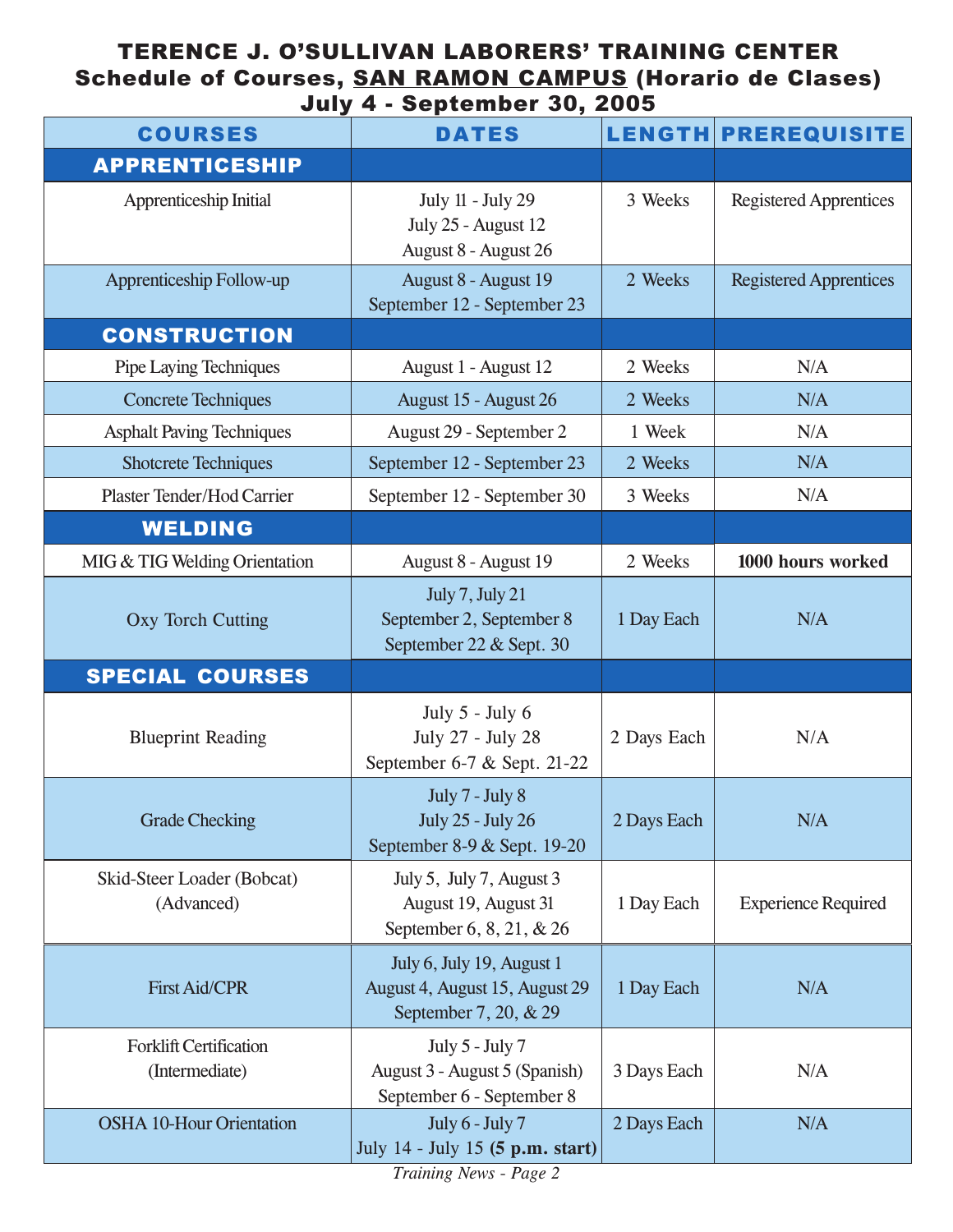### TERENCE J. O'SULLIVAN LABORERS' TRAINING CENTER Schedule of Courses, SAN RAMON CAMPUS (Horario de Clases) July 4 - September 30, 2005

| <b>COURSES</b>                              | <b>DATES</b>                                                                                                                                  |                | <b>LENGTH PREREQUISITE</b> |
|---------------------------------------------|-----------------------------------------------------------------------------------------------------------------------------------------------|----------------|----------------------------|
| <b>SPECIAL COURSES</b>                      |                                                                                                                                               |                |                            |
| <b>OSHA 10-Hour Orientation</b>             | August 2 - August 3<br>August 29 - August 30<br>September 8 - September 9<br>September 19 - September 20                                      | 2 Days Each    | N/A                        |
| <b>Flagging Certification</b>               | July 8<br>July 13 (5 p.m. start)<br>July 22, August 5<br>August 31 (Spanish)<br>September 2, 9, 23, & 30                                      | 1 Day Each     | N/A                        |
| Mine Safety & First Aid/CPR                 | July 11 - July 15<br>August 1 - August 5<br>August 22 - August 26                                                                             | 1 Week         | N/A                        |
| <b>Forklift Orientation</b>                 | July 11 - July 15<br>Aug. 29 - Sept. 2 & Sept. 26-30                                                                                          | 1 Week         | N/A                        |
| Scaffold User                               | July 11, July 18, July 25, August 15<br>September 6 & September 8                                                                             | 1 Day Each     | N/A                        |
| <b>Confined Space</b>                       | July 29, August 4, August 17<br>September 7 & September 23                                                                                    | 1 Day<br>Each  | N/A                        |
| Rigging & Signaling                         | July 18 - July 22<br>September 26 - September 30                                                                                              | 1 Week         | N/A                        |
| <b>Forklift Certification</b><br>(Advanced) | July 18, August 5, August 18<br>September 1, September 19<br>September 22                                                                     | 1 Day<br>Each  | <b>Experience Required</b> |
| <b>Traffic Control</b>                      | July 20, August 16, August 30<br>September 7, Sept. 21 & Sept.                                                                                | 1 Day<br>Each  | N/A                        |
| Concrete Coring & Saw Cutting               | July $5$ - July $6$<br>August 1 - August 2<br>August 31 - September 1<br>September 6-7 & Sept. 28-29                                          | 2 Days<br>Each | N/A                        |
| <b>Bilingual Construction Communication</b> | August 1 - August 2<br>Aug. 15 - Aug. 16 (5 p.m. start)<br>August 29 - August 30<br>Sept. 19 - Sept. 20 (5 p.m. start)<br>Sept. 29 - Sept. 30 | 2 Days<br>Each | N/A                        |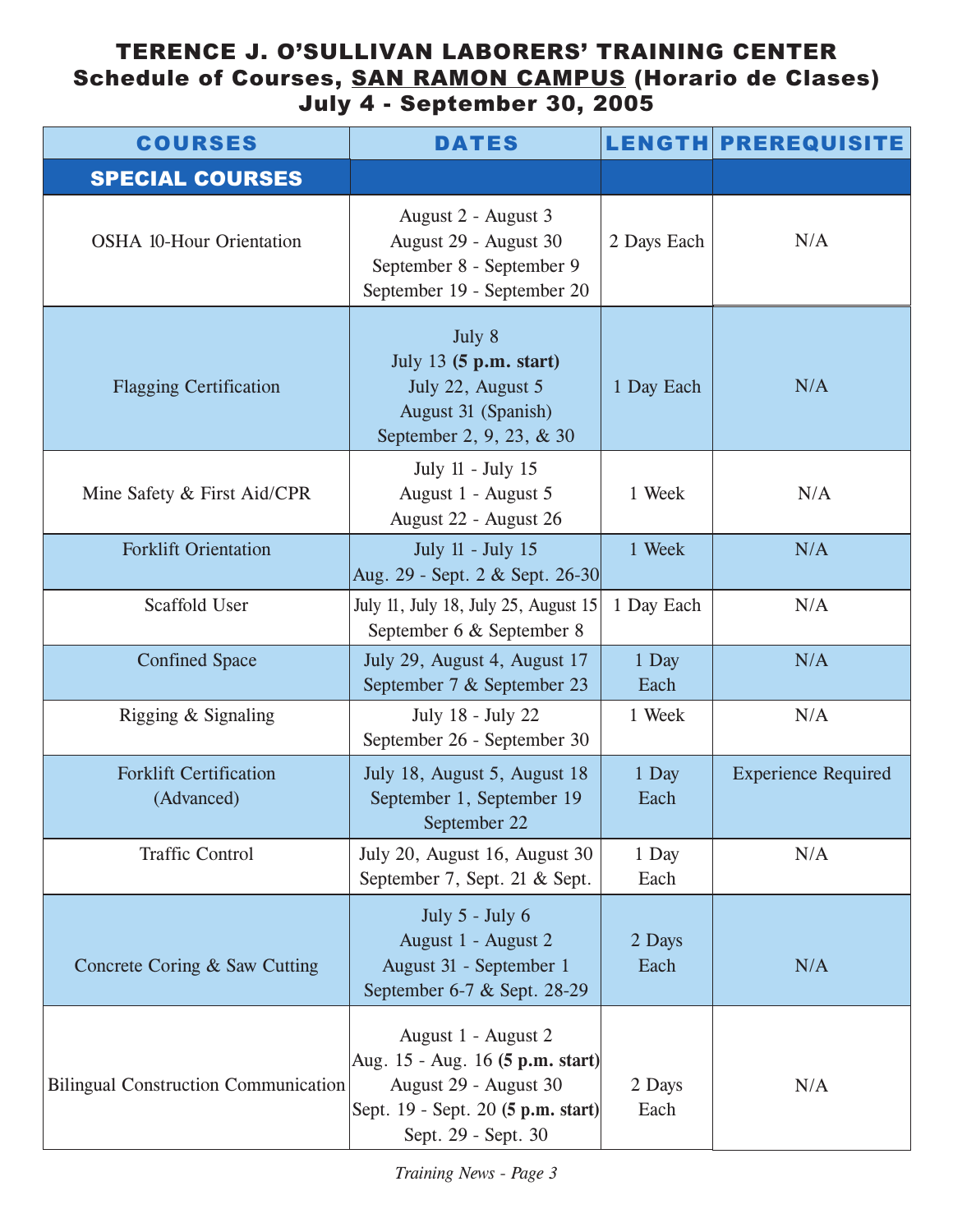### TERENCE J. O'SULLIVAN LABORERS' TRAINING CENTER Schedule of Courses, SAN RAMON CAMPUS (Horario de Clases) April 4 through July 1, 2005

| <b>COURSES</b>                                                        | <b>DATES</b>                                                  |                | <b>LENGTH PREREQUISITE</b>                            |
|-----------------------------------------------------------------------|---------------------------------------------------------------|----------------|-------------------------------------------------------|
| <b>SPECIAL COURSES continued</b>                                      |                                                               |                |                                                       |
| Refinery Safety (BATC)                                                | August 1, August 22<br>September 6                            | 1 Day<br>Each  | N/A                                                   |
| <b>Fire Watch Safety</b>                                              | July 20, August 3, August 17<br>August 24, September 7        | 1 Day<br>Each  | N/A                                                   |
| <b>Basic Air Track Drilling Orientation</b>                           | August 8 - August 12                                          | 1 Week         | N/A                                                   |
| <b>Air Track Drilling</b>                                             | August 15 - August 26                                         | 2 Weeks        | Completion of one-week<br>Orientation                 |
| Skid-Steer Loader (Bobcat)                                            | August 22 - August 26                                         | 1 Week         | N/A                                                   |
| <b>Skid Steer Loader (Bobcat)</b><br>(Intermediate)                   | August 29 - August 31<br>September 6 - September 8            | 3 Days<br>Each | N/A                                                   |
| <b>Aerial Work Platform</b>                                           | September 2<br>September 9                                    | 1 Day<br>Each  | Experience<br>Recommended                             |
| <b>Trenchless Renovation &amp; Remote Camera</b><br><b>Techniques</b> | September 12 - September 15<br>(10 Hours/Day)                 | 4 Days         | <b>Completion of Pipe Laying</b><br><b>Techniques</b> |
| <b>Aerial Work Platform</b>                                           | September 26 - September 27                                   | 2 Days         | N/A                                                   |
| <b>ENVIRONMENTAL</b>                                                  |                                                               |                |                                                       |
| Hazardous Waste Re-Certification                                      | July 5, August 5, August 11<br>August 17, Sept. 21 & Sept. 28 | 1 Day<br>Each  | Valid Certificate                                     |
| Hazardous Waste Re-Certification                                      | July 11 - July 12 (5 p.m. start)                              | 2 Days         | <b>Valid Certificate</b>                              |
| Hazardous Waste Removal                                               | July 18 - July 22<br>September 12 - September 16              | 1 Week         | 200 hours worked                                      |
| <b>Asbestos Worker Certification</b><br>(Spanish/Español)             | <b>July 18 - July 22</b>                                      | 1 Week         | N/A                                                   |
| Lead Worker Initial (English)                                         | August 8 - August 10                                          | 3 Days         | N/A                                                   |
| Lead Re-Certification (English)                                       | <b>August 12</b>                                              | 1 Day          | <b>Valid Certificate</b>                              |
| <b>Asbestos Worker Certification (English)</b>                        | August 15 - August 19                                         | 1 Week         | N/A                                                   |
| <b>Lead Worker Initial</b><br>(Spanish)                               | July 11 - July 14<br>September 12 - September 15              | 4 Days         | N/A                                                   |

**IMPORTANT REMINDER:** All trainees/apprentices are expected to be on time for all courses and to be suitably attired with work clothing and work boots. NO shorts, tank tops, or tennis shoes will be allowed in class or in the dining area. NO head gear will be allowed in the dining room. **RECORDATORIO IMPORTANTE:** Se les requiere a todos los estudiantes y aprendices el llegar a tiempo a todos los cursos y venir vestidos apropriadamente con ropa y botas de trabajo. Pantalones cortos, camisetas sin manga, o zapatos de tenis no serán permitidos en ninguna de las clases o en el comedor. No es permitido entrar al comedor con sombrero.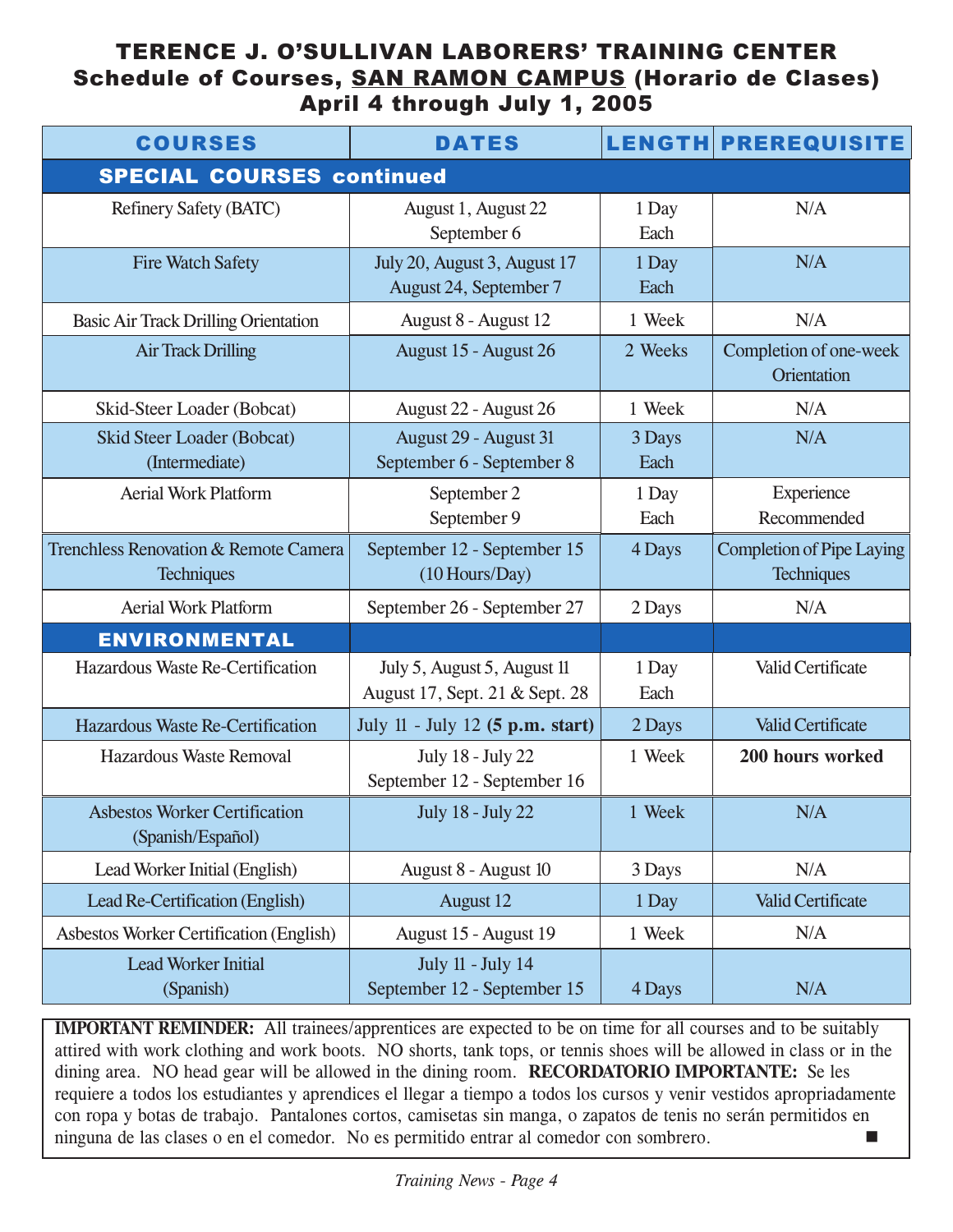### **I built that,** *From Page 1*

Today's apprentices made it into the Program in part because they share the attributes that many of you have. Learning the ropes and developing their skills will come over time, but the desire to work as a team and help create something that will be around for years if not decades is already there. Just as you have done many times in the past, these apprentices are waiting for their chance to build a new freeway, power plant or airport and proudly say "I built that."

*Jeff Armstrong is the Director of Apprenticeship of the Terence J. O'Sullivan Laborers Training Center for Northern California. He can be reached at (925) 556-0858.*



Dave Darling, Apprenticeship Coordinator (left) explains career opportunities with the Laborers to a student.

### Laborers' Training Center works with Laborers-AGC in Vocational English as a Second Language Program

*By Vic Macias, Director of Training*

he need to assist a large number of our members in learning language skills needed at a construction job site brought about the Bilingual Construction Communication Program. The program, which was started by Local 185 and Instructor Carolyn Gallagher, was upgraded and fine tuned with the assistance of Instructors of the Northern California Laborers' Training Center. The program joins English and Spanish speakers in learning construction terminology on a concrete, asphalt, or pipe laying site. Participants learn safety tools, equipment and steps required to complete each job in English and in Spanish. T

We have also joined Laborers-AGC Education and Training Fund to take our efforts to a higher level. Instructors Jesse Mireles and Mario De La Torre, together with instructors from other Training Funds, have attended and successfully completed an intensive course on teaching English to adult learners, using techniques developed by the School for International Training and Laborers-AGC's Vocational English as a Second Language Program (VESAL).





*Photo by Laborers-AGC*

Instructors Mario De La Torre (standing 2nd from left) and Jesse Mireles (standing first, right) and other instructors from different Training Funds participated in the VESAL pilot program sponsored by Laborers-AGC.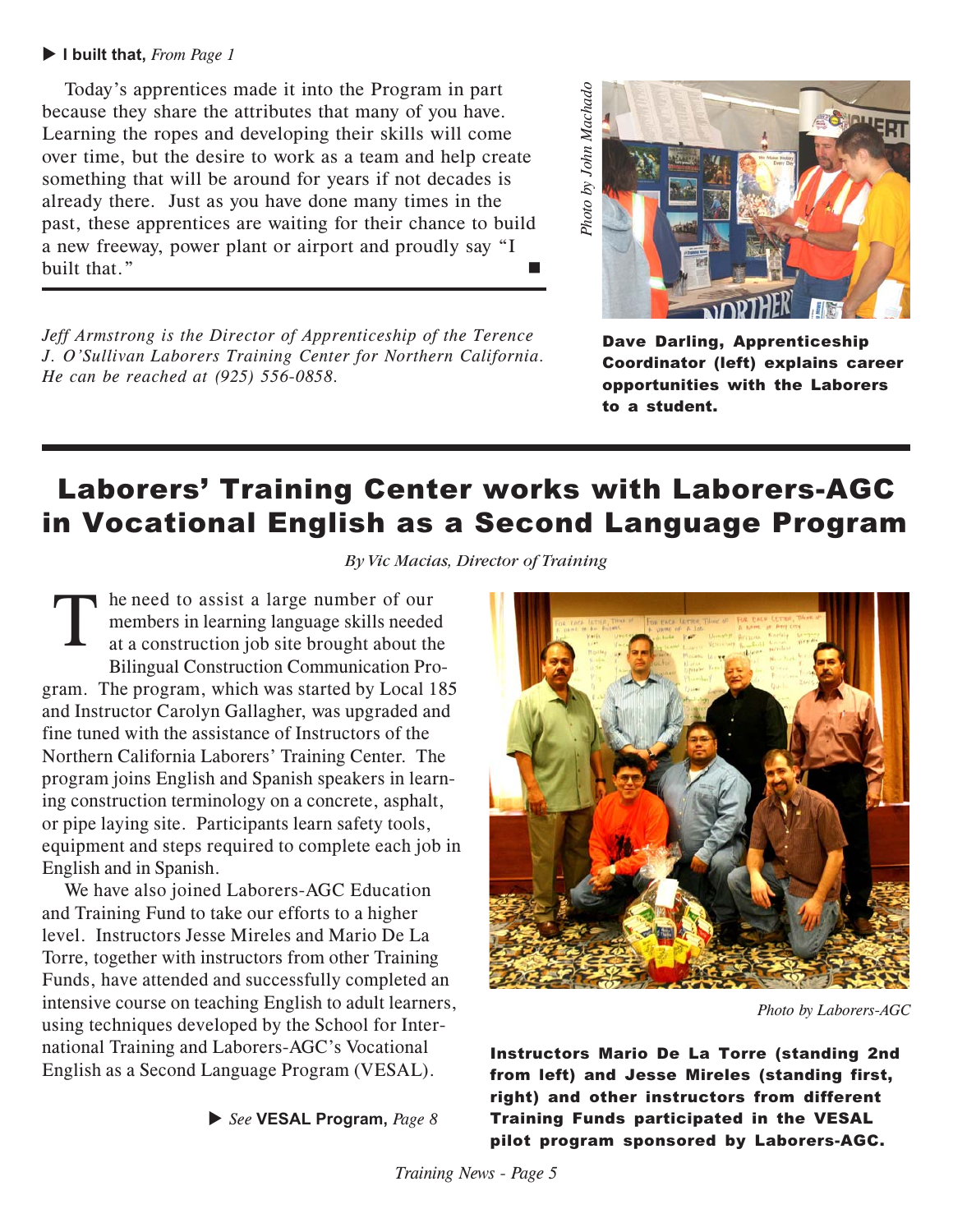### TERENCE J. O'SULLIVAN LABORERS' TRAINING CENTER Schedule of Courses, WEST SACRAMENTO CAMPUS (Horario de Clases) July 4 through September 30, 2005

| <b>COURSES</b>                                           | <b>DATES</b>                                                                                                                                                                  | <b>LENGTH</b>  | <b>PREREQUISITE</b>           |
|----------------------------------------------------------|-------------------------------------------------------------------------------------------------------------------------------------------------------------------------------|----------------|-------------------------------|
| <b>APPRENTICESHIP</b>                                    |                                                                                                                                                                               |                |                               |
| Apprenticeship Follow-Up                                 | September 19 - Sept. 30                                                                                                                                                       | 2 Weeks        | <b>Registered Apprentices</b> |
| <b>CONSTRUCTION</b>                                      |                                                                                                                                                                               |                |                               |
| Concrete Cutting & Coring                                | <b>July 11 - July 12</b>                                                                                                                                                      | 2 Days         | N/A                           |
| <b>SPECIAL COURSES</b>                                   |                                                                                                                                                                               |                |                               |
| 10-Hour OSHA Orientation                                 | July 5-6 & July 25-26<br>August 8 - August 9<br>September 6 - September 7<br>September 29-30 (5 p.m. start)                                                                   | 2 Days<br>Each | N/A                           |
| <b>Aerial Work Platforms</b>                             | July 7<br>July 27<br><b>August 24</b><br>September 8                                                                                                                          | 1 Day<br>Each  | N/A                           |
| <b>Torch Cutting</b>                                     | July 8, July 29<br>September 1, September 9<br>September 14                                                                                                                   | 1 Day Each     | N/A                           |
| Skid Steer Loader (Bobcat)<br>Orientation (Intermediate) | July 5 - July 7<br>August 15 - August 17<br>September 6 - September 8                                                                                                         | 3 Days<br>Each | <b>Experience Recommended</b> |
| <b>Flagger Certification</b>                             | July 7 (5:00 p.m. start)<br>July 8, July 15, July 29, August 5<br>August 12 (5:00 p.m. start)<br>August 26, September 2, 9, 16<br>September 28 $(5:00 \text{ p.m. start})$    | 1 Day<br>Each  | N/A                           |
| <b>Bilingual Construction Communication</b>              | July 5 - July 6 $(5:00 \text{ p.m. start})$<br>August 18-19 (5:00 p.m. start)<br>September 1 - September 2<br>September $22-23$ (5 p.m. start)<br>September 26 - September 27 | 2 Days<br>Each | N/A                           |
| Forklift Certification (Intermediate)                    | July 11 - July 13                                                                                                                                                             | 3 Days         | <b>Experience Recommended</b> |
| <b>Forklift Certification (Beginner)</b>                 | <b>July 18 - July 22</b>                                                                                                                                                      | 1 Week         | N/A                           |
| ForkliftCertification (Intermediate)                     | August 18 - August 19                                                                                                                                                         | 2 Days         | <b>Experience Recommended</b> |
| <b>Forklift Certification</b><br>(Advance)               | July 15, August 25, August 29<br>September 13                                                                                                                                 | 1 Day<br>Each  | Experience<br>Required        |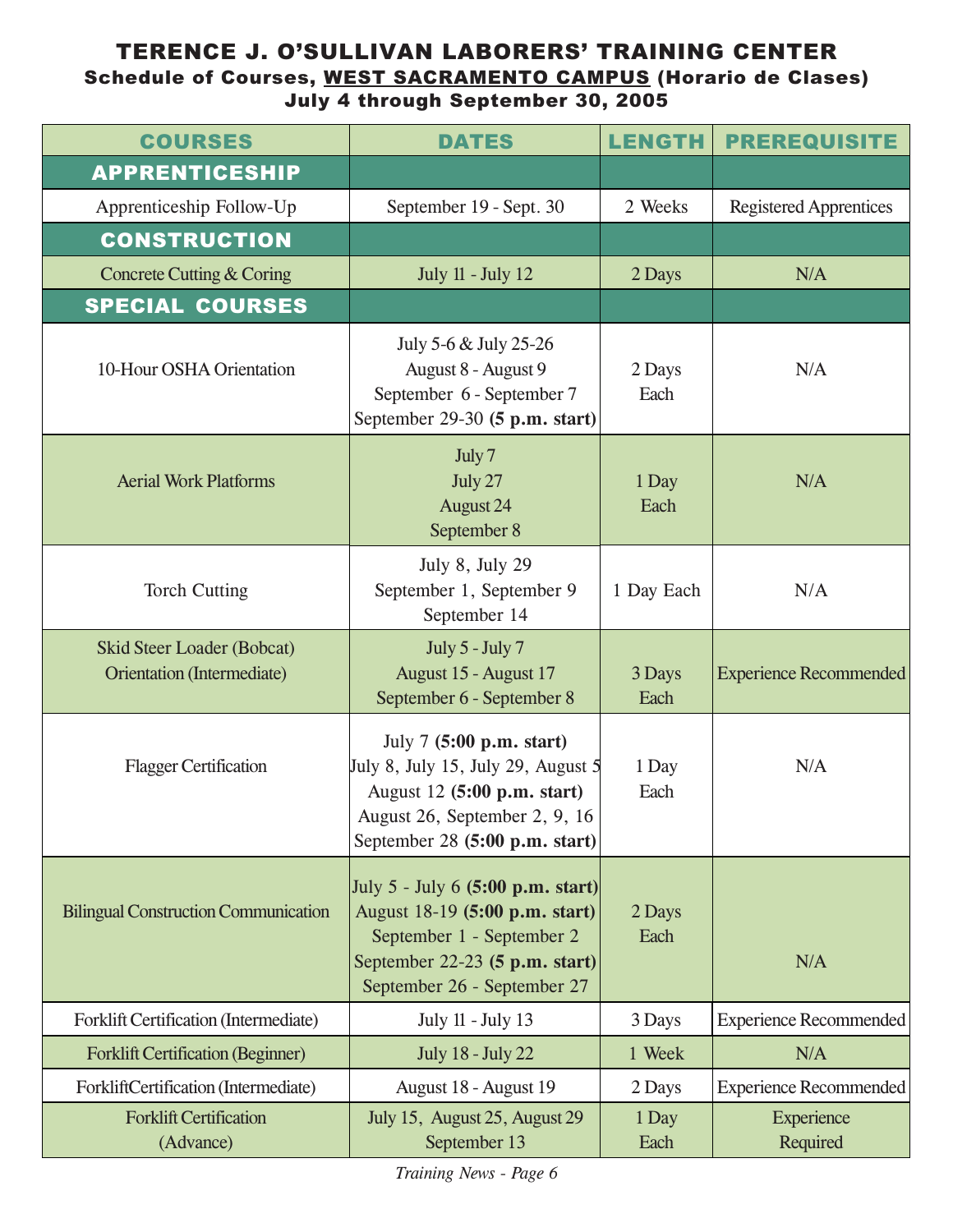### TERENCE J. O'SULLIVAN LABORERS' TRAINING CENTER Schedule of Courses, WEST SACRAMENTO CAMPUS (Horario de Clases) July 4 through September 30, 2005

| <b>COURSES</b>                                        | <b>DATES</b>                                                                                          |                                        | <b>LENGTH PREREQUISITE</b> |
|-------------------------------------------------------|-------------------------------------------------------------------------------------------------------|----------------------------------------|----------------------------|
| <b>SPECIAL COURSES continued</b>                      |                                                                                                       |                                        |                            |
| <b>Traffic Control</b>                                | July 14, 28, Sept. 15                                                                                 | 1 Day Each                             | N/A                        |
| <b>Traffic Control</b>                                | August $10-11$ (5 p.m. start)                                                                         | 2 Evenings                             | N/A                        |
| Skid Steer Loader (Advanced)                          | July 13, August 11, August 30<br>September 12                                                         | 1 Day<br>Each                          | N/A                        |
| <b>First Aid/CPR</b>                                  | July 14, August 4<br>$\left \text{August 8 - August 9 (5 p.m. start)}\right $<br>August 23, August 31 | 1 Day Each<br>2 Evenings<br>1 Day Each | N/A                        |
| Mine Safety & First Aid/CPR                           | July 18 - July 22                                                                                     | 1 Week                                 | N/A                        |
| <b>Grade Checking</b>                                 | July 25 - July 26<br>August 3 - August 4<br>August 31 - September 1                                   | 2 Days<br>Each                         | N/A                        |
| <b>Blueprint Reading</b>                              | July 27 - July 28<br>August 1 - August 2<br>August 29 - August 30                                     | 2 Days<br>Each                         | N/A                        |
| <b>Scaffold User</b>                                  | August 3                                                                                              | 1 Day                                  | N/A                        |
| <b>Confined Space</b>                                 | August 5, 12 & September 2                                                                            | 1 Day Each                             | N/A                        |
| Hazardous Waste Re-Certification                      | August 10<br>August 22                                                                                | 1 Day<br>Each                          | Valid Certificate          |
| Hazardous Waste Removal (10-Hr. Day)                  | August 23 - August 26                                                                                 | 4 Days                                 | 200 hours worked           |
| Hazardous Waste Re-Certification<br>(5:00 p.m. start) | September 26 - September 27                                                                           | 2 Days                                 | Valid Certificate          |

**Directions to the West Sacramento Training Center:** Take the HARBOR BOULEVARD exit off U.S. 50/Business 80 towards Harbor Boulevard/Port of Sacramento. Continue on Harbor for approximately 1/2 mile. At the Industrial Blvd. intersection at the entrance to the Port, make a right and continue a half mile on Industrial. The entrance to the Laborers' Training Center is on your left at a yellow pole gate. Follow the signs to the Administration Building.

West Sacramento Training Center: 2901 Industrial Boulevard West Sacramento, CA 95691-3419 Telephone: (916) 375-0191 FAX: (916) 375-0227 E-mail: training@norcalaborers.org

**Directions to the San Ramon Training Center:** Take the ALCOSTA BOULEVARD WEST exit off Highway 680. After you cross the intersection at San Ramon Valley Boulevard, the road changes to Westside Drive. Stay in the straight-ahead lane and look on your left for the large sign and gate leading to the Training Center. Proceed up the hill to the Administration building (on the left).

San Ramon Training Center: 1001 Westside Drive San Ramon, California 94583-4098 Telephone: (925) 828-2513 FAX: (925) 828-6142 E-mail: training@norcalaborers.org